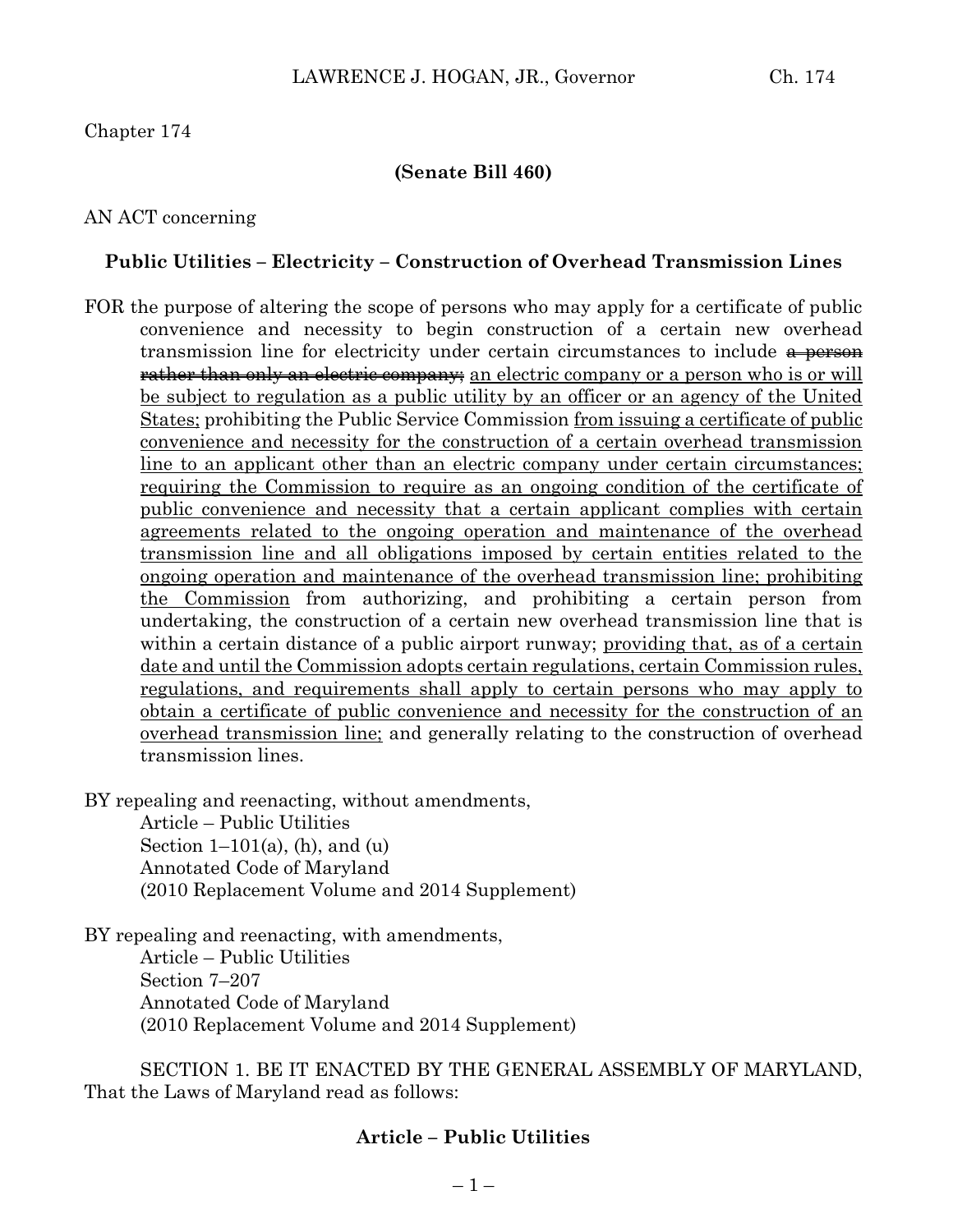$1-101$ .

(a) In this division the following words have the meanings indicated.

(h) (1) "Electric company" means a person who physically transmits or distributes electricity in the State to a retail electric customer.

(2) "Electric company" does not include:

(i) the following persons who supply electricity and electricity supply services solely to occupants of a building for use by the occupants:

1. an owner/operator who holds ownership in and manages the internal distribution system serving the building; or

2. a lessee/operator who holds a leasehold interest in and manages the internal distribution system serving the building;

(ii) any person who generates on–site generated electricity; or

(iii) a person who transmits or distributes electricity within a site owned by the person or the person's affiliate that is incidental to a primarily landlord–tenant relationship.

(u) "Person" means an individual, receiver, trustee, guardian, personal representative, fiduciary, or representative of any kind and any partnership, firm, association, corporation, or other entity.

7–207.

(a) (1) (i) In this section and  $\S 7-208$  of this subtitle, "construction" means:

1. any physical change at a site, including fabrication, erection, installation, or demolition; or

2. the entry into a binding agreement or contractual obligation to purchase equipment exclusively for use in construction in the State or to undertake a program of actual construction in the State which cannot be canceled or modified without substantial loss to the owner or operator of the proposed generating station.

(ii) "Construction" does not include a change that is needed for the temporary use of a site or route for nonutility purposes or for use in securing geological data, including any boring that is necessary to ascertain foundation conditions.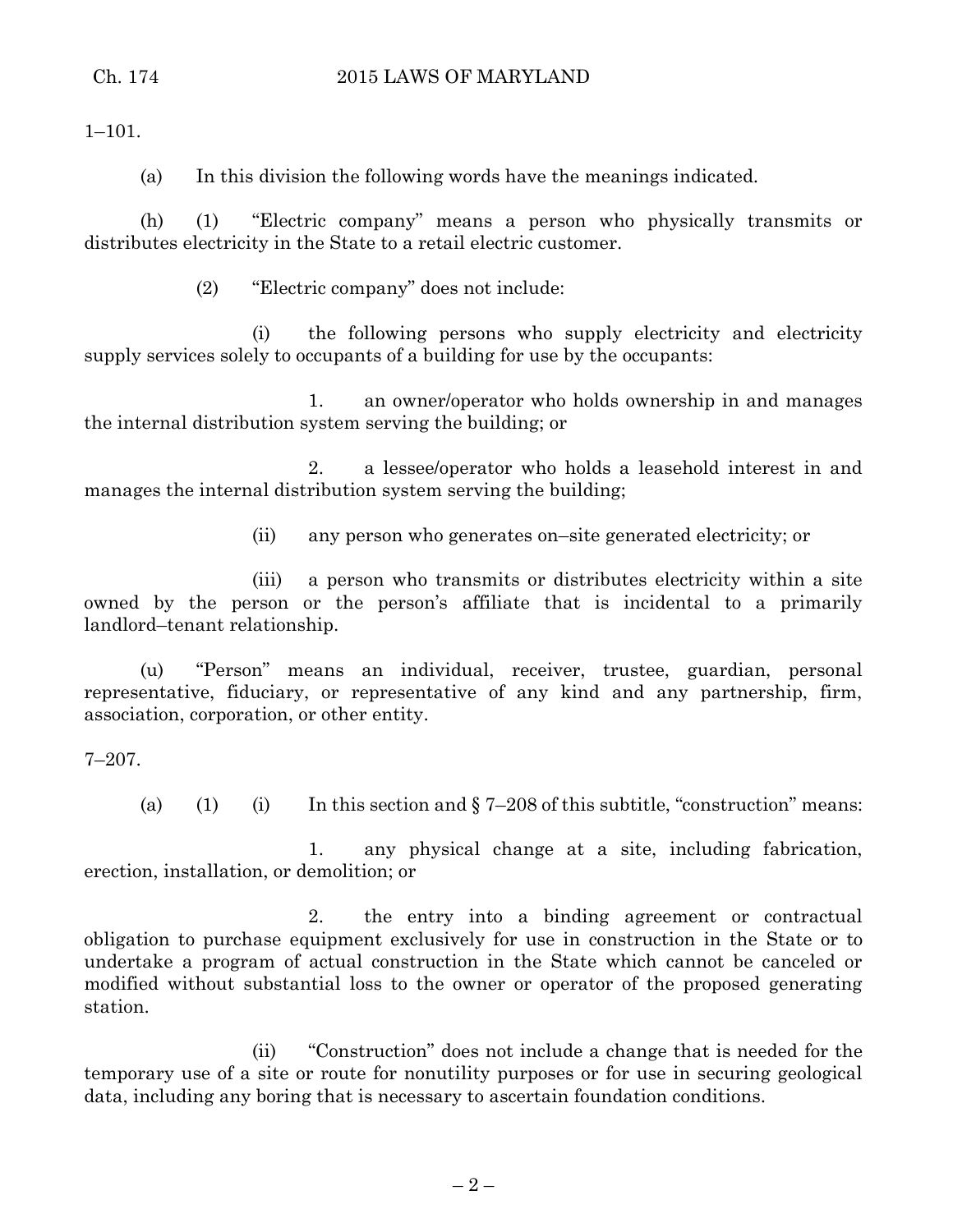(2) In this section, "qualified generator lead line" means an overhead transmission line that is designed to carry a voltage in excess of 69,000 volts and would allow an out–of–state Tier 1 or Tier 2 renewable source to interconnect with a portion of the electric system in Maryland that is owned by an electric company.

(b) (1) (i) Unless a certificate of public convenience and necessity for the construction is first obtained from the Commission, a person may not begin construction in the State of:

- 1. a generating station; or
- 2. a qualified generator lead line.

(ii) If a person obtains Commission approval for construction under § 7–207.1 of this subtitle, the Commission shall exempt a person from the requirement to obtain a certificate of public convenience and necessity under this section.

(iii) Notwithstanding subparagraph (i) of this paragraph, a person may not apply to obtain a certificate of public convenience and necessity for construction of a qualified generator lead line unless:

1. at least 90 days before the filing of an application for a certificate of public convenience and necessity, the person had in good faith offered the electric company that owns that portion of the electric grid in Maryland to which the qualified generator lead line would interconnect a full and fair opportunity for the electric company to construct the qualified generator lead line; and

2. at any time at least 10 days before the filing of an application for a certificate of public convenience and necessity, the electric company:

A. did not accept from the person a proposal or a negotiated version of the proposal under which the electric company would construct the qualified generator lead line; or

B. stated in writing that the electric company did not intend to construct the qualified generator lead line.

(2) Unless a certificate of public convenience and necessity for the construction is first obtained from the Commission, and the Commission has found that the capacity is necessary to ensure a sufficient supply of electricity to customers in the State, a person may not exercise a right of condemnation in connection with the construction of a generating station.

(3) (i) Except as provided in paragraph (4) of this subsection, unless a certificate of public convenience and necessity for the construction is first obtained from the Commission, **[**an electric company**] A PERSON** may not begin construction of an overhead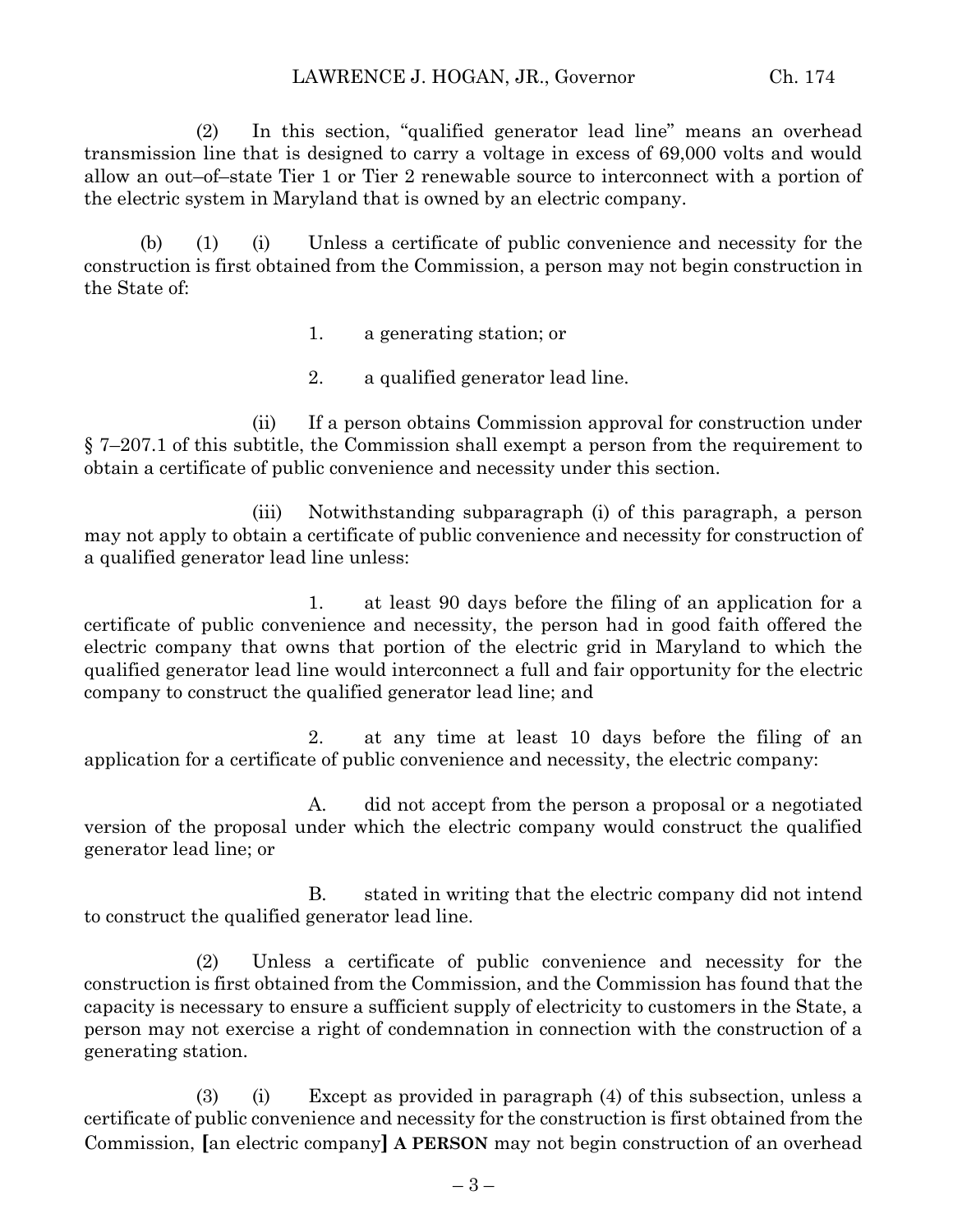transmission line that is designed to carry a voltage in excess of 69,000 volts or exercise a right of condemnation with the construction.

(ii) For construction related to an existing overhead transmission line, the Commission may waive the requirement in subparagraph (i) of this paragraph for good cause.

**(III) NOTWITHSTANDING SUBPARAGRAPH (I) OF THIS PARAGRAPH AND SUBJECT TO SUBPARAGRAPH (IV) OF THIS PARAGRAPH, THE COMMISSION MAY ISSUE A CERTIFICATE OF PUBLIC CONVENIENCE AND NECESSITY FOR THE CONSTRUCTION OF AN OVERHEAD TRANSMISSION LINE ONLY IF THE APPLICANT FOR THE CERTIFICATE OF PUBLIC CONVENIENCE AND NECESSITY:**

## **1. IS AN ELECTRIC COMPANY; OR**

**2. IS OR, ON THE START OF COMMERCIAL OPERATION OF THE OVERHEAD TRANSMISSION LINE, WILL BE SUBJECT TO REGULATION AS A PUBLIC UTILITY BY AN OFFICER OR AN AGENCY OF THE UNITED STATES.**

**(IV) THE COMMISSION MAY NOT ISSUE A CERTIFICATE OF PUBLIC CONVENIENCE AND NECESSITY FOR THE CONSTRUCTION OF AN OVERHEAD TRANSMISSION LINE IN THE ELECTRIC DISTRIBUTION SERVICE TERRITORY OF AN ELECTRIC COMPANY TO AN APPLICANT OTHER THAN AN ELECTRIC COMPANY IF:**

**1. THE OVERHEAD TRANSMISSION LINE IS TO BE LOCATED SOLELY WITHIN THE ELECTRIC DISTRIBUTION SERVICE TERRITORY OF THAT ELECTRIC COMPANY; AND**

# **2. THE COST OF THE OVERHEAD TRANSMISSION LINE IS TO BE PAID SOLELY BY THAT ELECTRIC COMPANY AND ITS RATEPAYERS.**

(4) (i) Except as provided in subparagraph (ii) of this paragraph, for construction related to an existing overhead transmission line designed to carry a voltage in excess of 69,000 volts, the Commission shall waive the requirement to obtain a certificate of public convenience and necessity if the Commission finds that the construction does not:

1. require the electric company **PERSON** to obtain new real property or additional rights–of–way through eminent domain; or

- 2. require larger or higher structures to accommodate:
- A. increased voltage; or
- B. larger conductors.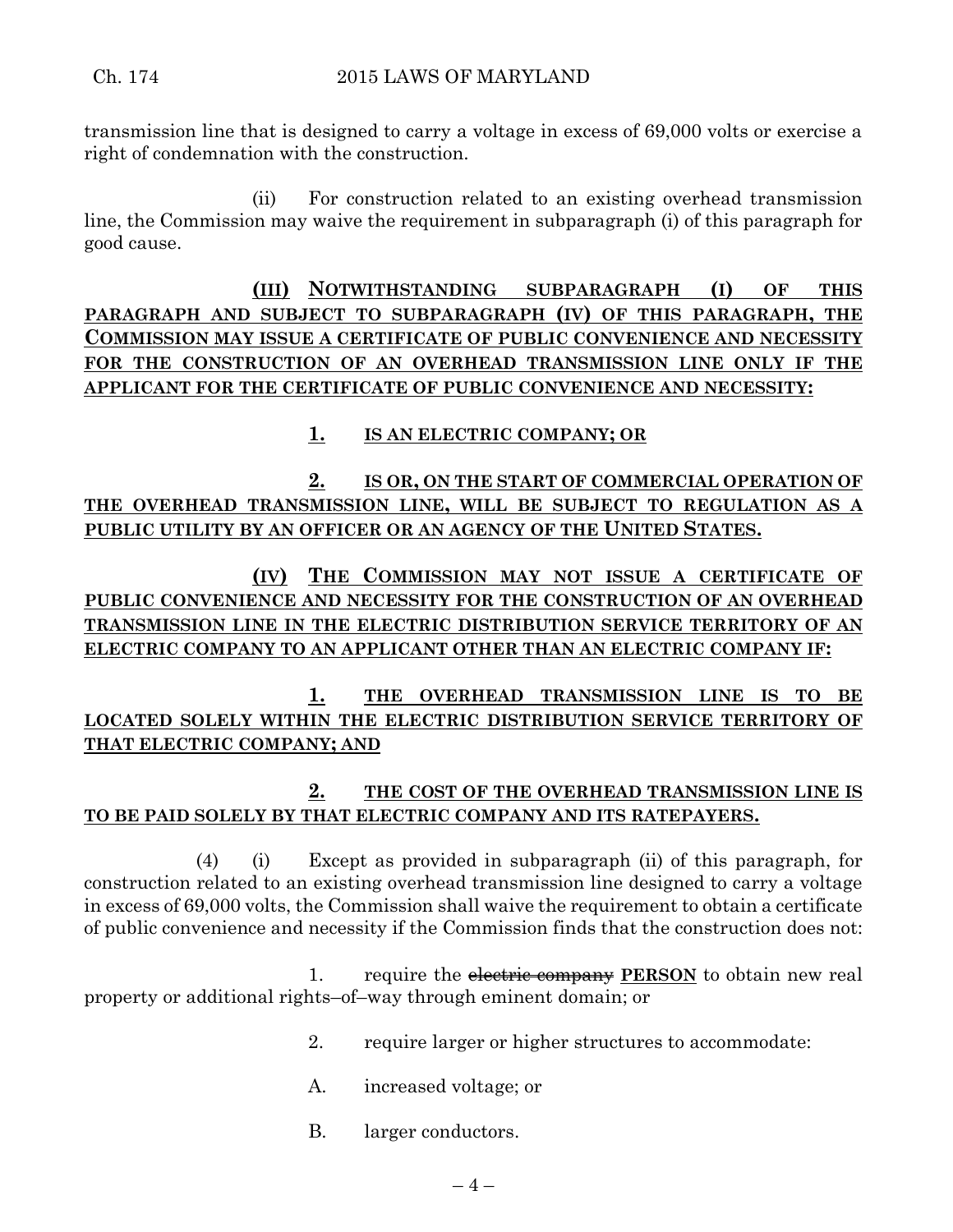(ii) 1. For construction related to an existing overhead transmission line, including repairs, that is necessary to avoid an imminent safety hazard or reliability risk, an electric company **A PERSON** may undertake the necessary construction.

2. Within 30 days after construction is completed under subsubparagraph 1 of this subparagraph, an electric company **A PERSON** shall file a report with the Commission describing the work that was completed.

(c) (1) On receipt of an application for a certificate of public convenience and necessity under this section, the Commission shall provide notice immediately or require the applicant to provide notice immediately of the application to:

(i) the Department of Planning;

(ii) the governing body of each county or municipal corporation in which any portion of the generating station, overhead transmission line, or qualified generator lead line is proposed to be constructed;

(iii) the governing body of each county or municipal corporation within 1 mile of the proposed location of the generating station, overhead transmission line, or qualified generator lead line;

(iv) each member of the General Assembly representing any part of a county in which any portion of the generating station, overhead transmission line, or qualified generator lead line is proposed to be constructed;

(v) each member of the General Assembly representing any part of each county within 1 mile of the proposed location of the generating station, overhead transmission line, or qualified generator lead line; and

(vi) all other interested persons.

(2) The Department of Planning shall forward the application to each appropriate State unit and unit of local government for review, evaluation, and comment regarding the significance of the proposal to State, area–wide, and local plans or programs.

(d) (1) The Commission shall provide an opportunity for public comment and hold a public hearing on the application for a certificate of public convenience and necessity in each county and municipal corporation in which any portion of the construction of a generating station, an overhead transmission line designed to carry a voltage in excess of 69,000 volts, or a qualified generator lead line is proposed to be located.

(2) The Commission shall hold the public hearing jointly with the governing body of the county or municipal corporation in which any portion of the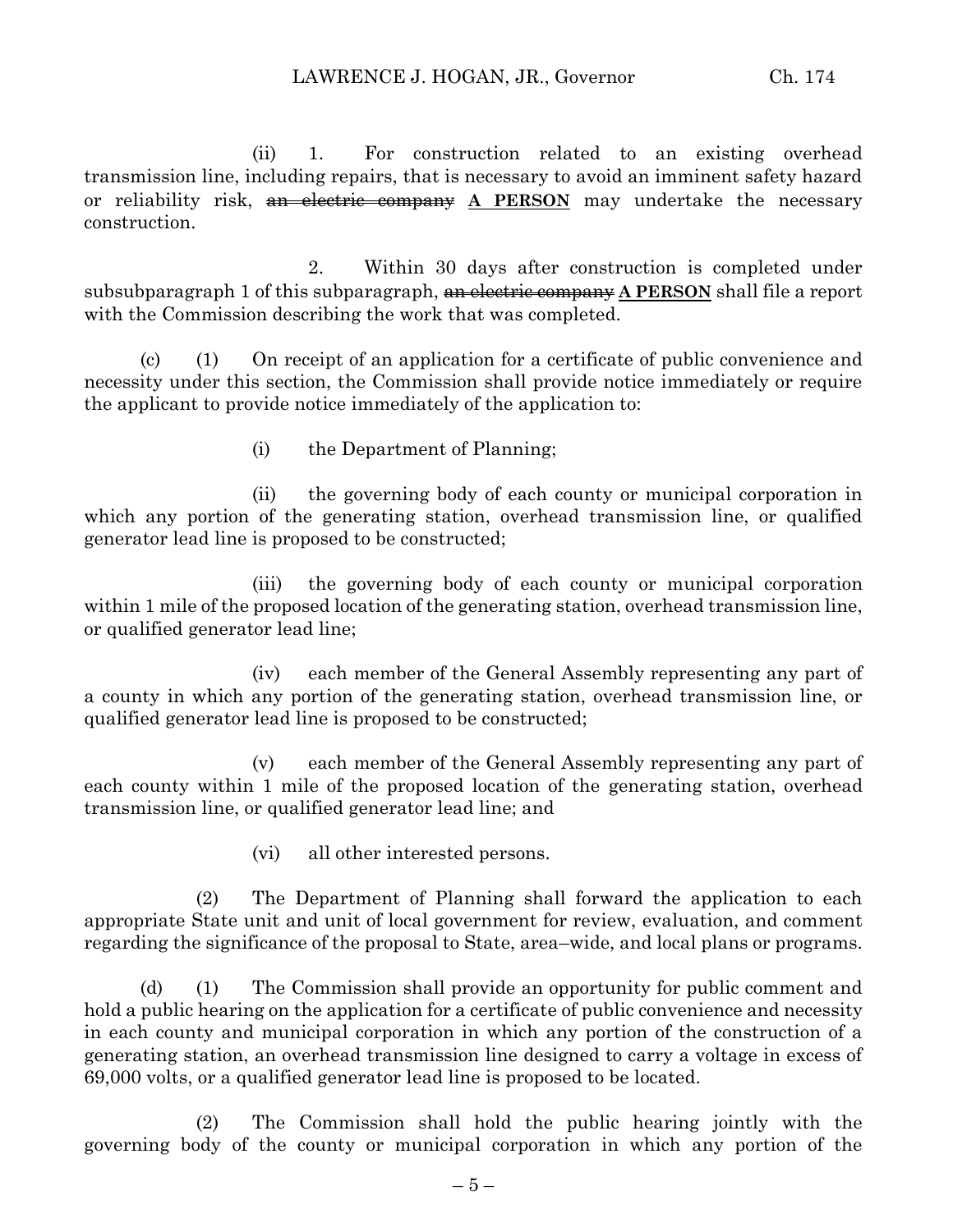construction of the generating station, overhead transmission line, or qualified generator lead line is proposed to be located, unless the governing body declines to participate in the hearing.

(3) Once in each of the 4 successive weeks immediately before the hearing date, the Commission shall provide weekly notice of the public hearing and an opportunity for public comment by advertisement in a newspaper of general circulation in the county or municipal corporation affected by the application.

(4) (i) The Commission shall ensure presentation and recommendations from each interested State unit, and shall allow representatives of each State unit to sit during hearing of all parties.

(ii) The Commission shall allow each State unit 15 days after the conclusion of the hearing to modify the State unit's initial recommendations.

(e) The Commission shall take final action on an application for a certificate of public convenience and necessity only after due consideration of:

(1) the recommendation of the governing body of each county or municipal corporation in which any portion of the construction of the generating station, overhead transmission line, or qualified generator lead line is proposed to be located; and

(2) the effect of the generating station, overhead transmission line, or qualified generator lead line on:

- (i) the stability and reliability of the electric system;
- (ii) economics;
- (iii) esthetics;
- (iv) historic sites;

(v) aviation safety as determined by the Maryland Aviation Administration and the administrator of the Federal Aviation Administration;

(vi) when applicable, air and water pollution; and

(vii) the availability of means for the required timely disposal of wastes produced by any generating station.

(f) For the construction of an overhead transmission line, in addition to the considerations listed in subsection (e) of this section, the Commission shall**:**